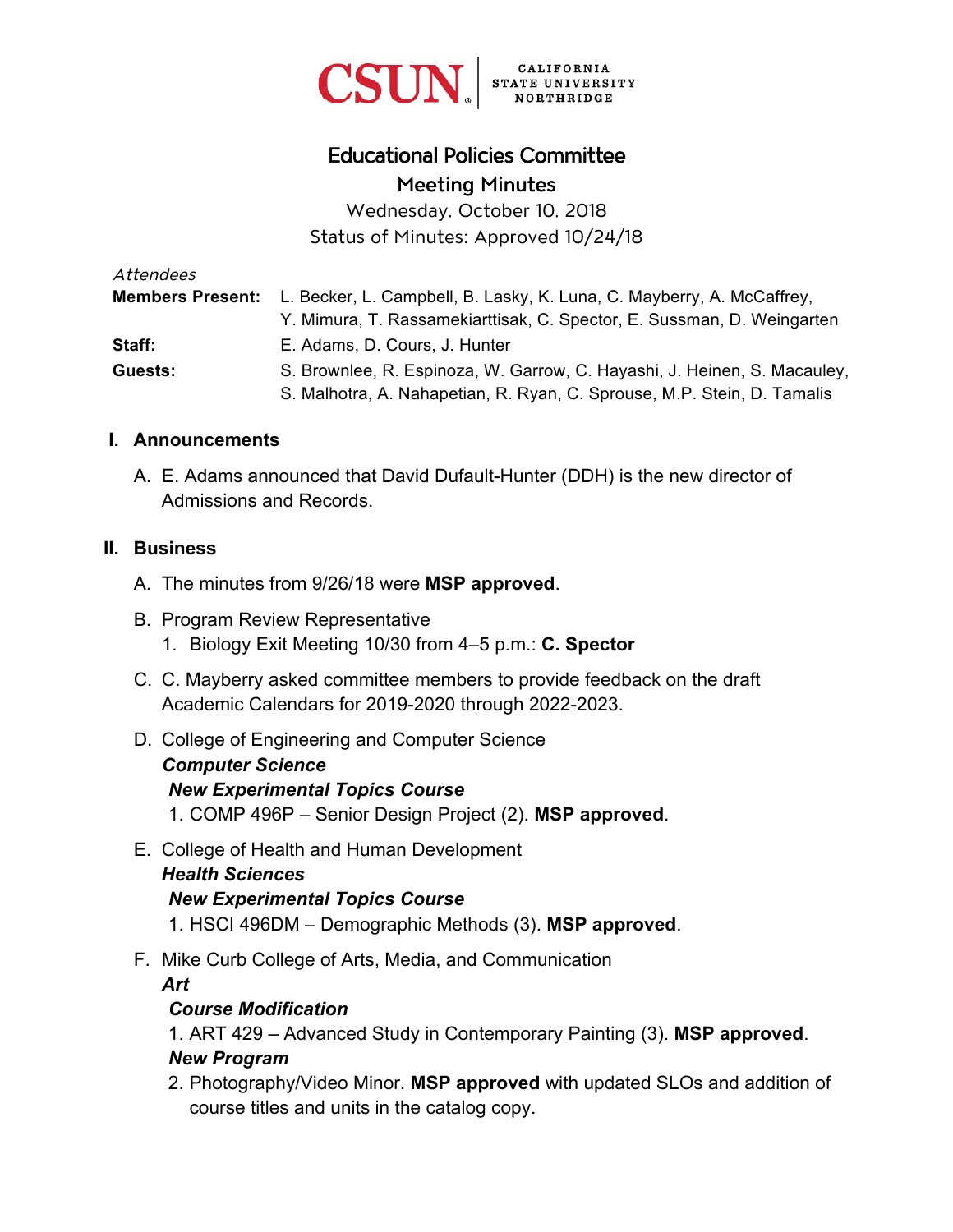#### *Music*

#### *Course Modifications*

3. MUS 132A – Sight-Reading for Keyboard Majors (1). **MSP approved**.

4. MUS 132B – Functional Keyboard Skills for Keyboard Majors (1). **MSP approved**. *Program Modification* 

5. Music, B.M. – Keyboard Option. **MSP approved** with revisions to the catalog copy.

G. College of Science and Mathematics

## *Biology*

## *New Course*

1. BIOL 366 – Biology of Disease (3). **MSP approved** with revisions. Fix course number and add WI SLOs on the syllabus; update IC matrix using activities.

## *Course Modification*

2. BIOL 442/L – Developmental Biology and Lab (3/1). **MSP approved**.

## *Geological Sciences*

## *New Course*

3. GEOL 325 – The World of Dinosaurs (3). **MSP approved** with correction to grade range and addition of GE SLOs on the syllabus.

## *Mathematics*

# *New Course*

4. MATH 106 – Mathematical Foundations for Non-Calculus Physics (5). **MSP approved** for Spring 2019 implementation. Include prerequisite at the beginning of the course description.

## *Course Modifications*

- 5. MATH 310 Basic Concepts of Geometry, Probability, and Statistics (3). **MSP approved**.
- 6. MATH 331 Mathematical Explorations (3). **MSP approved**.

# *Program Modification*

7. Mathematics, B.S. – Applied Mathematical Sciences Option. **MSP approved** with addition of Computer Science consultation and clean catalog copy.

## *Physics and Astronomy*

## *Course Modifications*

- 8. PHYS 100A General Physics I (3). **MSP approved**.
- 9. PHYS 100AL General Physics I Lab (1). **MSP approved**.

# H. The committee discussed the current [Attendance \(Class Attendance\) Policy.](https://catalog.csun.edu/policies/attendance-class-attendance/)

Feedback to consider includes extraordinary circumstances, class format and attendance, faculty communication to the student and timeframe for the communication.

I. [Second Bachelor's Honors at Graduation Policy](https://catalog.csun.edu/policies/second-bachelors-honors-at-graduation/) was postponed due to lack of time.